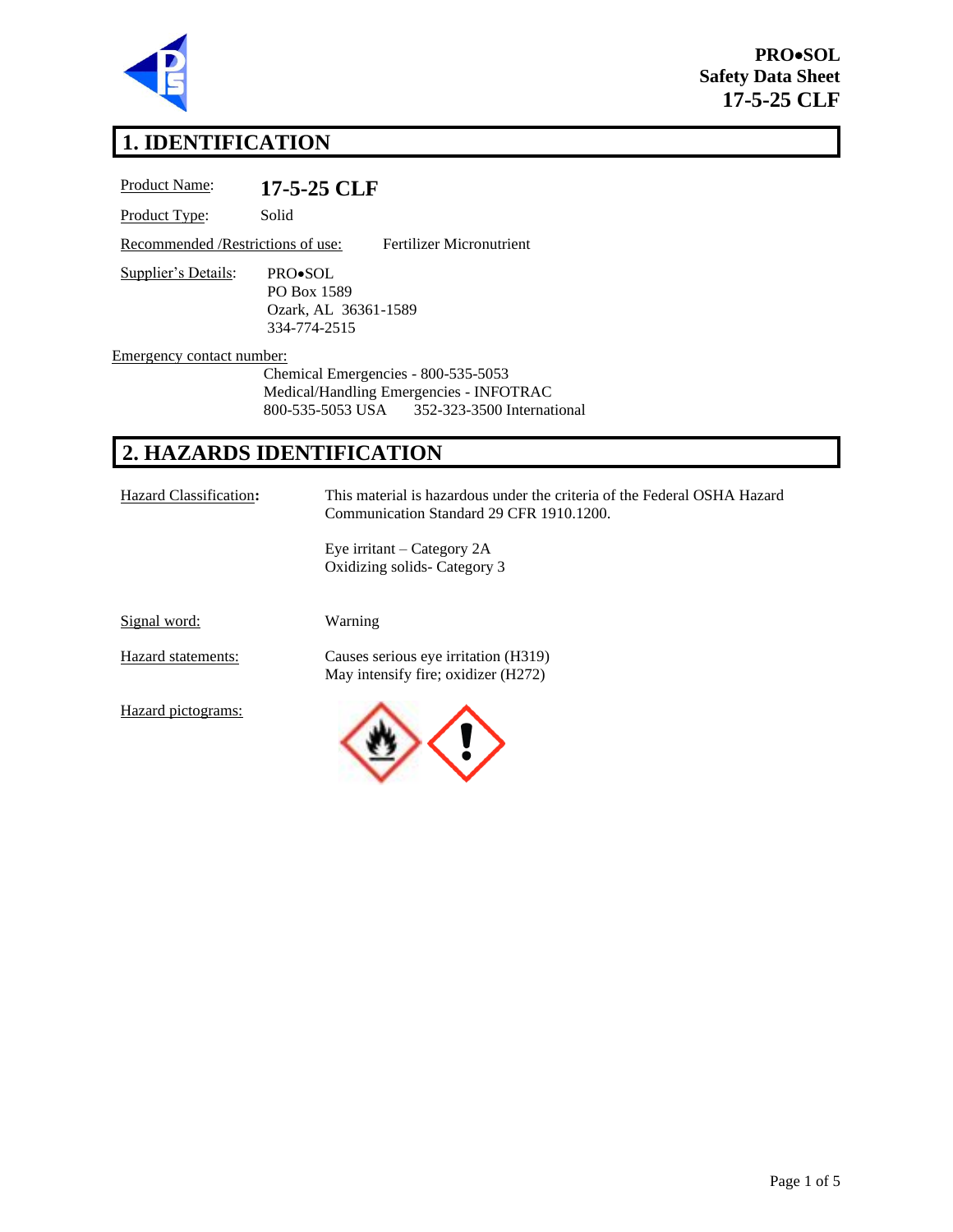

**PRO**•**SOL Safety Data Sheet 17-5-25 CLF**

| Precautionary statements:                             |                                                                                                                                                                                                                                                                                                                                        |  |
|-------------------------------------------------------|----------------------------------------------------------------------------------------------------------------------------------------------------------------------------------------------------------------------------------------------------------------------------------------------------------------------------------------|--|
| Prevention                                            | Keep out of reach of children.                                                                                                                                                                                                                                                                                                         |  |
|                                                       | Wash skin thoroughly after handling.                                                                                                                                                                                                                                                                                                   |  |
|                                                       | Do not eat, drink, or smoke when using product.                                                                                                                                                                                                                                                                                        |  |
|                                                       | Wear protective gloves/ protective clothing/ eye protection/ face protection.                                                                                                                                                                                                                                                          |  |
|                                                       | Keep away from heat, hot surface, sparks, open flames and other ignition sources –<br>No smoking                                                                                                                                                                                                                                       |  |
|                                                       | Keep away from clothing and other combustible materials.                                                                                                                                                                                                                                                                               |  |
|                                                       | Take any precaution to avoid mixing with combustibles.                                                                                                                                                                                                                                                                                 |  |
| Response                                              | IF IN EYES: Rinse cautiously with water for several minutes. Remove contact<br>lenses, if present and easy to do. Continue rinsing. Immediately call a doctor.<br>IF SWALLOWED: Call a doctor if you feel unwell. Rinse mouth.<br>In case of fire: Use Water fog, foam or spray, dry chemical, carbon dioxide, sand<br>for extinction. |  |
| Storage                                               | NA.                                                                                                                                                                                                                                                                                                                                    |  |
| Disposal                                              | Dispose of contents/container to an approved waste disposal.                                                                                                                                                                                                                                                                           |  |
| Other hazards:                                        | None identified.                                                                                                                                                                                                                                                                                                                       |  |
| Other hazards not contributing to the classification: | Spill area may be slippery.                                                                                                                                                                                                                                                                                                            |  |

Unknown components with acute toxicity: None.

#### **3. COMPOSITION/INFORMATION ON INGREDIENTS**

This product is a mixture

| Chemical name/component     | CAS#       | Concentration  |
|-----------------------------|------------|----------------|
| Potassium Nitrate           | 7757-79-1  | $>45 - 60\%$   |
| <b>Ammonium Nitrate</b>     | 6484-52-2  | $>$ 20 - < 35% |
| Monoammonium Phosphate      | 7722-76-1  | $>5 - 20\%$    |
| Magnesium Sulfate-Anhydrous | 7487-88-9  | $>5 - 20\%$    |
| Fe EDTA                     | 15708-41-5 | $< 1\%$        |
| Mn EDTA                     | 15375-84-5 | ${<}1\%$       |
| Cu EDTA                     | 14025-15-1 | $< 1\%$        |
| Zn EDTA                     | 14025-21-9 | $< 1\%$        |
| Sodium Borate               | 12280-03-4 | $< 0.1\%$      |
| Sodium Molybdate            | 10102-40-6 | $< 0.1\%$      |

# **4. FIRST-AID MEASURES**

Description of first aid measures:

Eye Contact - If in eyes: Flush with water for 15 minutes. Call a doctor for treatment if irritation persists. Skin Contact - If on skin: Wash thoroughly with soap and water. Launder clothing before reuse. Inhalation - If inhaled: Remove affected person from source of exposure. Call 911 if breathing is difficult. Ingestion - If ingested: Do not induce vomiting. Get medical attention. Have the product label with you when calling a doctor or going for treatment. Indication of any immediate medical attention and special treatment needed: No additional information available.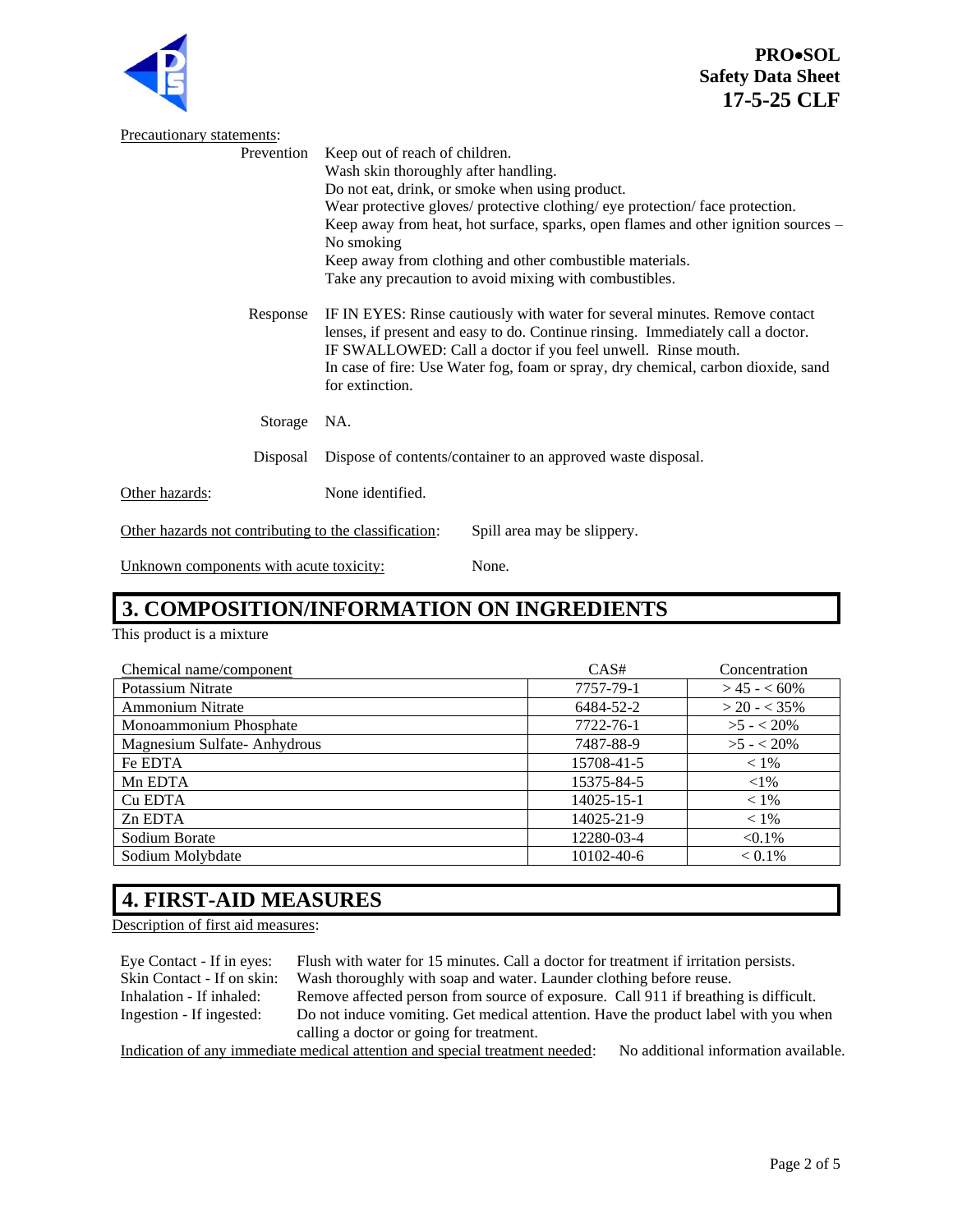

# **5. FIRE-FIGHTING MEASURES**

| Extinguishing media:                                      |                                                                                                      |
|-----------------------------------------------------------|------------------------------------------------------------------------------------------------------|
| Suitable extinguishing media:                             | Water fog, foam or spray, dry chemical, carbon dioxide, sand                                         |
| Unsuitable extinguishing media:                           | None                                                                                                 |
| Special hazards arising from the<br>substance or mixture: | Material is not combustible. Product packaging is not self-ignitable, but may<br>support combustion. |
| Advice for firefighters:                                  |                                                                                                      |
| Firefighting instructions:                                | Use extinguishing media appropriate for the surrounding materials.                                   |
| Protection during                                         | Wear appropriate protective equipment and self-contained breathing apparatus                         |
| firefighting:                                             | (SCBA) with a full face-piece operated in positive pressure mode.                                    |
| Other information:                                        | Do not allow run-off from fire-fighting to enter drains or water courses.                            |

# **6. ACCIDENTAL RELEASE MEASURES**

| Use protective equipment to prevent contact with skin and eyes or inhalation of dust.  |  |  |
|----------------------------------------------------------------------------------------|--|--|
| Use site specific emergency procedures if product is released. Prevent entry to sewers |  |  |
|                                                                                        |  |  |
| Methods and material for containment and cleaning up:                                  |  |  |
| Use mechanical means. Store material in suitable containers for recycle or disposal.   |  |  |
|                                                                                        |  |  |
|                                                                                        |  |  |

### **7. HANDLING AND STORAGE**

Precaution for safe handling: Avoid contact with skin and eyes. After handling, wash hands thoroughly with soap and water. Avoid generating and breathing dust. Wash before eating and drinking.

Safe Storage conditions: Store in a dry, cool, and well-ventilated area. Protect from weather. Incompatible materials: Strong alkaline or acid compounds.

# **8. EXPOSURE CONTROL/PERSONAL PROTECTION**

Exposure limits are listed below, if they exist:

| Component                     | Regulation           | Type of listing | Value/Notation                           |
|-------------------------------|----------------------|-----------------|------------------------------------------|
| $Dust - inhalable particles$  | <b>ACGIH</b>         | TWA             | $10 \text{ mg/m}^3$                      |
| $Dust$ – respirable particles | <b>ACGIH</b>         | <b>TWA</b>      | $3 \text{ mg/m}^3$                       |
| Magnesium compounds (dust)    | <b>ACGIH</b>         | <b>TWA</b>      | $10 \text{ mg/m}^3$                      |
| Manganese compounds           | <b>ACGIH / NIOSH</b> | TWA             | $0.02 \text{ mg/m}^3 / 1 \text{ mg/m}^3$ |
| Molybdenum, soluble compounds | <b>ACGIH</b>         | <b>TWA</b>      | $0.5 \text{ mg/m}^3$                     |
| Zinc compounds (dust)         | <b>ACGIH</b>         | TWA             | $10 \text{ mg/m}^3$                      |

Engineering controls: Use adequate ventilation to prevent exposure.

| Personal protective measures:                                        |                                                                                                                     |
|----------------------------------------------------------------------|---------------------------------------------------------------------------------------------------------------------|
| Hand protection:                                                     | Wear suitable protective gloves to prevent direct exposure.                                                         |
| Eye protection:                                                      | Safety glasses with side shields or tight fitting goggles.                                                          |
| Skin and body protection:                                            | Wear long sleeved clothing or other suitable clothing to prevent skin                                               |
|                                                                      | exposure.                                                                                                           |
| Respiratory protection:                                              | Where dust is generated and appropriate engineering controls cannot                                                 |
|                                                                      | maintain acceptable levels, use appropriate respiratory protection equipment<br>to prevent inhalation of materials. |
| Special requirements for PPE,<br>protective clothing or respirators: | No specialty PPE requirements beyond those previously identified.                                                   |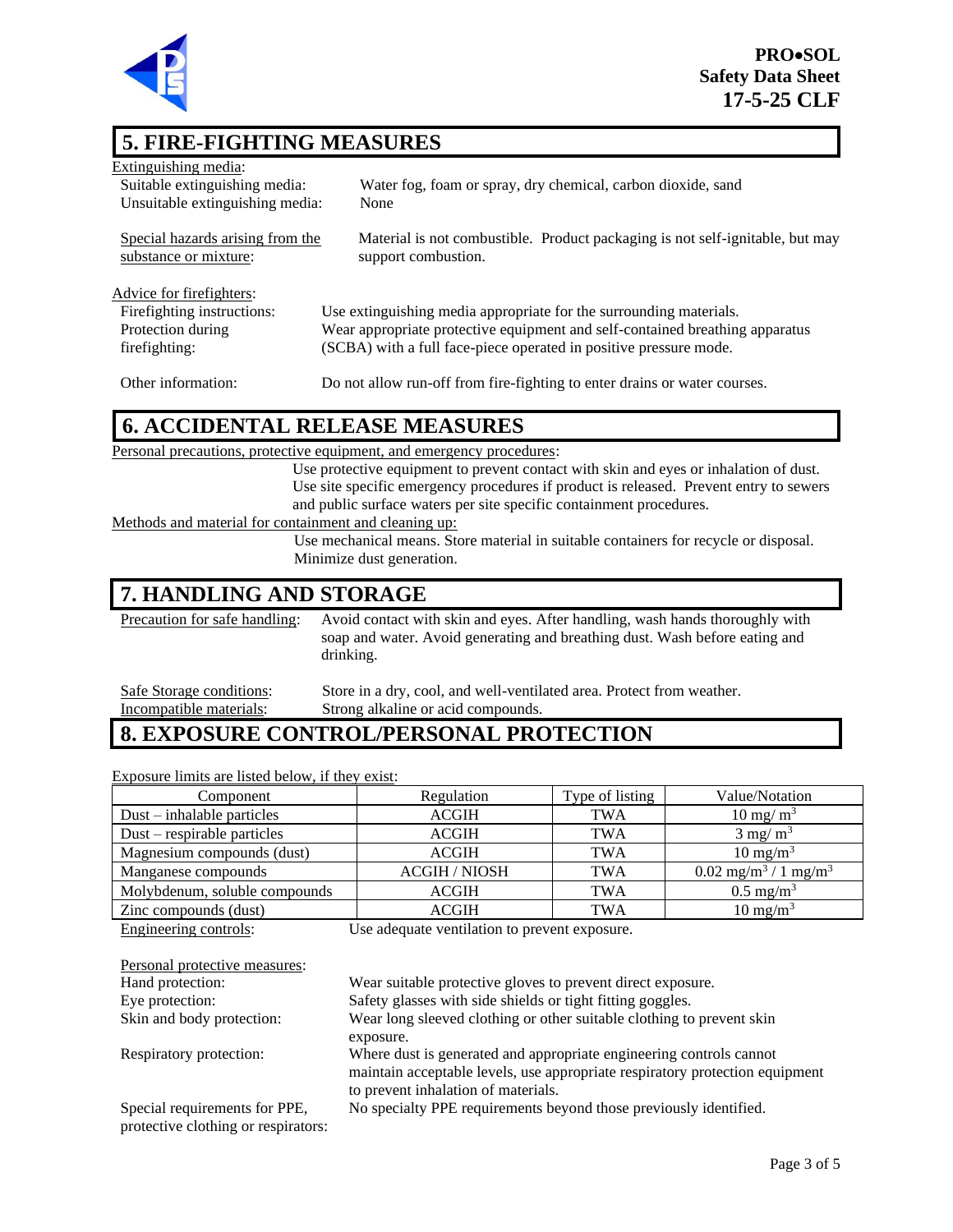

# **9. PHYSICAL AND CHEMICAL PROPERTIES**

| Physical state:              | Solid                       | Vapor pressure:        | <b>NA</b>                |
|------------------------------|-----------------------------|------------------------|--------------------------|
| Color:                       | Pale blue                   | Vapor density:         | NA.                      |
| Odor:                        | <b>Odorless</b>             | Relative density       | $62$ lbs/ft <sup>3</sup> |
| Odor threshold:              | NA.                         | Solubility:            | 100% soluble in water    |
| pH:                          | 4.0-5.0 at 5% concentration | Partition coefficient: | <b>NA</b>                |
| Melting point/freezing       | <b>NA</b>                   | Auto ignition temp:    | <b>NA</b>                |
| point:                       |                             |                        |                          |
| Initial boiling point/range: | <b>NA</b>                   | Decomposition temp:    | <b>NA</b>                |
| Flashpoint:                  | NA.                         | Viscosity:             | NA.                      |
| Evaporation rate:            | <b>NA</b>                   |                        |                          |
| Flammability (solid gas):    | <b>NA</b>                   |                        |                          |
| Upper/lower flammability     | <b>NA</b>                   |                        |                          |
| or explosive limits:         |                             |                        |                          |
| Other information:           | No additional information.  |                        |                          |

# **10. STABILITY AND REACTIVITY**

| Reactivity:                       | The product is reactive.                                                                                                                                                                                                                                                                                                                                                                                                                                                                                  |  |
|-----------------------------------|-----------------------------------------------------------------------------------------------------------------------------------------------------------------------------------------------------------------------------------------------------------------------------------------------------------------------------------------------------------------------------------------------------------------------------------------------------------------------------------------------------------|--|
| Chemical stability:               | The product is considered an oxidizer.                                                                                                                                                                                                                                                                                                                                                                                                                                                                    |  |
| Other:                            |                                                                                                                                                                                                                                                                                                                                                                                                                                                                                                           |  |
| Hazardous reactions:              | The product reacts with combustible materials and increases combustion even in the<br>absence of air. Reacts with many compounds e.g.: with organic material, with combustible<br>materials, with (some) metals and their compounds and with (strong) reducers. Reacts with<br>(some) acids: release of toxic and corrosive gases/vapors (nitrous vapors). Heating under<br>strong confinement (eg. in tubes or drains) may lead to a violent reaction or explosion. Can<br>melt and decompose in a fire. |  |
| Conditions to avoid:              | Avoid high temperatures. Prevent contact with moisture or incompatible materials.                                                                                                                                                                                                                                                                                                                                                                                                                         |  |
| Incompatible materials:           | Keep substance away from: strong acids, strong bases and oxidation agents, combustible<br>materials, reducing agents, organic materials, metal powders, chromates, chlorates, copper,<br>zinc, aluminum.                                                                                                                                                                                                                                                                                                  |  |
| Hazardous decomposition products: | On heating/burning: release of toxic and corrosive gases/vapors nitrous<br>vapors. Decomposes on exposure to temperature rise: release of oxygen<br>Reacts with (some) acids: release of toxic and corrosive gases/vapors.                                                                                                                                                                                                                                                                                |  |

# **11. TOXICOLOGICAL INFORMATION**

| Likely routes of exposure:                                         | Inhalation, Ingestion, Skin contact, Eye contact        |                |  |
|--------------------------------------------------------------------|---------------------------------------------------------|----------------|--|
| Symptoms/injuries after inhalation:                                | High concentrations of dust may irritate the throat and |                |  |
|                                                                    | respiratory system and cause coughing.                  |                |  |
| Symptoms/injuries after Ingestion:                                 | Harmful if swallowed.                                   |                |  |
| Symptoms/injuries after skin contact:                              | Prolonged contact may cause skin irritation             |                |  |
| Symptoms/injuries after eye contact:                               | Causes serious eye damage.                              |                |  |
| Acute toxicity:                                                    | Mixture based on components' toxicity.                  |                |  |
| Reproductive toxicity:                                             | No relevant data found.                                 |                |  |
| Specific Target Organ Toxicity-S E:                                | No relevant data found.                                 |                |  |
| Specific Target Organ Toxicity-R E:                                | No relevant data found.                                 |                |  |
| Carcinogenicity:                                                   | Not classified                                          |                |  |
| NTP (National Toxicology Program):                                 |                                                         | Not classified |  |
| IARC (International Agency for Research on Cancer):                |                                                         | Not classified |  |
| ACGIH (American Conference of Governmental Industrial Hygienists): |                                                         | Not classified |  |